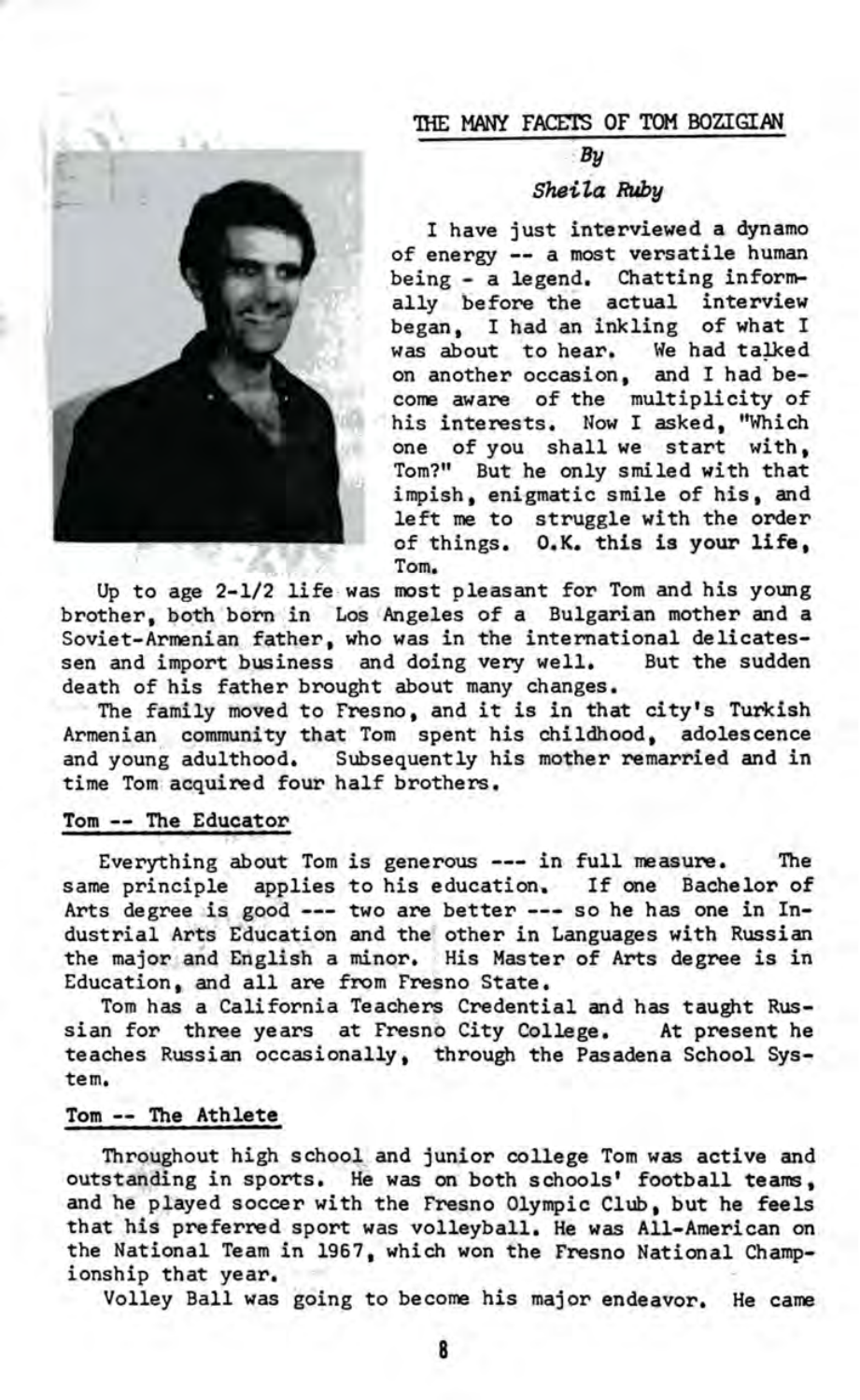to Los Angeles in the spring of 1968 to concentrate on making the Olympic Volley Ball Team which was to play in Mexico City. An injury to his knee ended that dream.

Of course Tom is still involved in sports, but now it is a recreational pursuit. He belongs to Handball and Tennis clubs and plays every summer in volley ball tournaments.

### Tom — The Musician

Music has been part of Tom throughout his entire life. I suspect his first baby cry was a rhythmic delight. This keen sense of rhythm manifests itself in everything Tom does. He comes by it quite naturally. His mother is a musician, also an entertainer, and has taught piano all these many years. His brother is a professional entertainer, a singer-musician, whose chief instrument is the guitar. Tom studied piano under his mother's tutelage for several years, but his main instrument has.been the drum.

Tom got started drumming at a very young age with a Turkish-Armenian orchestra in Fresno. Throughout his school years he played the drum with the school orchestras, at Armenian and other ethnic functions, and also in night clubs. His interests were primarily in the music of the Balkans and the Middle East. At present Tom plays the drum at the Fez Restaurant Saturday nights, is in constant demand to play with the various ethnic orchestras, and teaches drumming to students at all levels. If interested — contact Tom.

### Tom — The Dancer

Tom cannot recall when he did not dance. His grandfather was an excellent dancer in Armenia, so was his father, and Tomfs interest and participation was a reflection of the important role dance played in the Fresno Armenian community. But the great impetus came during 1955-56 when the Tanec Troupe came to Fresno to perform. Tom was at once amazed, enchanged, and baffled. There was *a* group from Macedonia and south Yugoslavia executing movements that were so similar to the Armenian dances he knew. He began to realize the tremendous influence the Turks had exercised on the cultures of all these neighboring countries, and he became eager to explore and research.

But of course it was the knee injury 12 years later which forced Tom to make a major decision. He had to re-evaluate the direction of his future pursuits. He chose to concentrate on Dance, and this plan he has followed diligently. He has been teaching dance at the Los Angeles coffee houses --- The Intersection - Cafe Danssa - Zorba the Greek - Scorpios, and others. He has taught at the San Diego State Folk Dance Conference 1970 and will be there again this summer and he has taught at Federation Institutes including the Palomar weekends in '69 and '70.

### What Now, Tom?

Along with the decision that Dance would become Tom's major